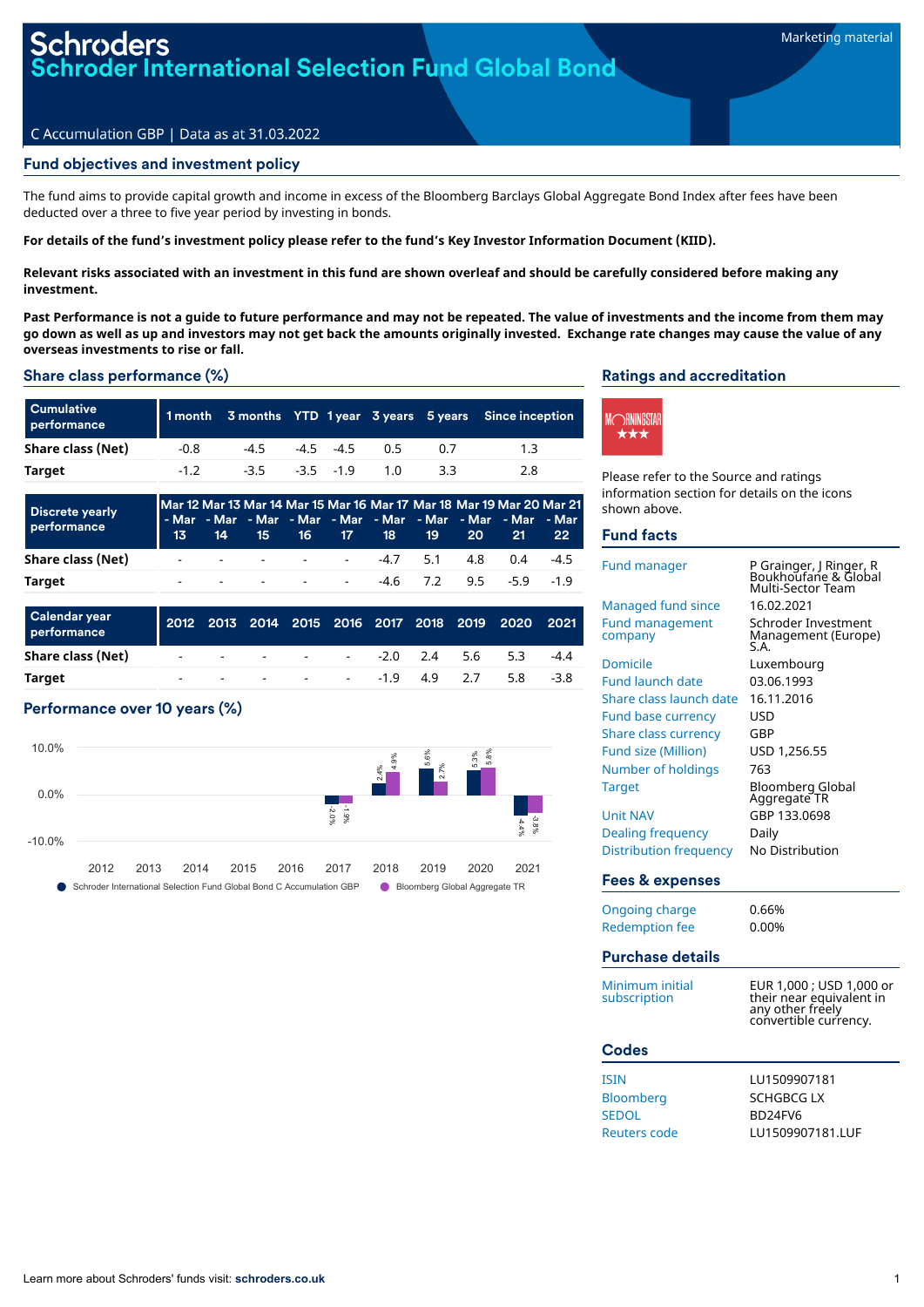# **Schroders Schroder International Selection Fund Global Bond**

## C Accumulation GBP | Data as at 31.03.2022

## Risk considerations

**Interest rate risk:** The fund may lose value as a direct result of interest rate changes. **Credit risk:** A decline in the financial health of an issuer could cause the value of its bonds to fall or become worthless.

**Please see the KIID and Prospectus for a full list of risk considerations applicable to this fund.**

## Synthetic risk & reward indicator (SRRI)



The risk category was calculated using historical performance data and may not be a reliable indicator of the fund's future risk profile. The fund's risk category is not guaranteed to remain fixed. Please see the Key Investor Information Document for more information.

## Risk statistics & financial ratios

|                                      | <b>Fund</b> | Target |
|--------------------------------------|-------------|--------|
| Annual volatility (%)<br>(3v)        | 8.1         | 7.6    |
| <b>Effective duration</b><br>(years) | 8.4         |        |
| Current yield (%)                    | 2.8         |        |
| <b>Yield to maturity</b>             | 3.8         |        |

Source: Morningstar. The above ratios are based on bid to bid price based performance data.

## Asset allocation

Source: Schroders. Top holdings and asset allocation are at fund level.





#### ● Fund ● Target AAA AA A **BBB** BB B **CCC** Not rated Other 21.6 30.4 8.8 14.4 15.2 32.1 29.6 14.4 9.3  $0.0$ 6.1 0.0 0.2 0.0 0.2 8.3 8.8  $0.4$ 0% 5% 10% 15% 20% 25% 30%

## Credit quality (%)

31.0 9.6 19.1

7.0 13.3 52.3 6.4 0.0 5.7 8.3 5.0 2.7 3.4 0.0 3.1 2.2 3.0

1.5 2.7 0.1 2.4 9.4 2.3

0.0 2.4 6.9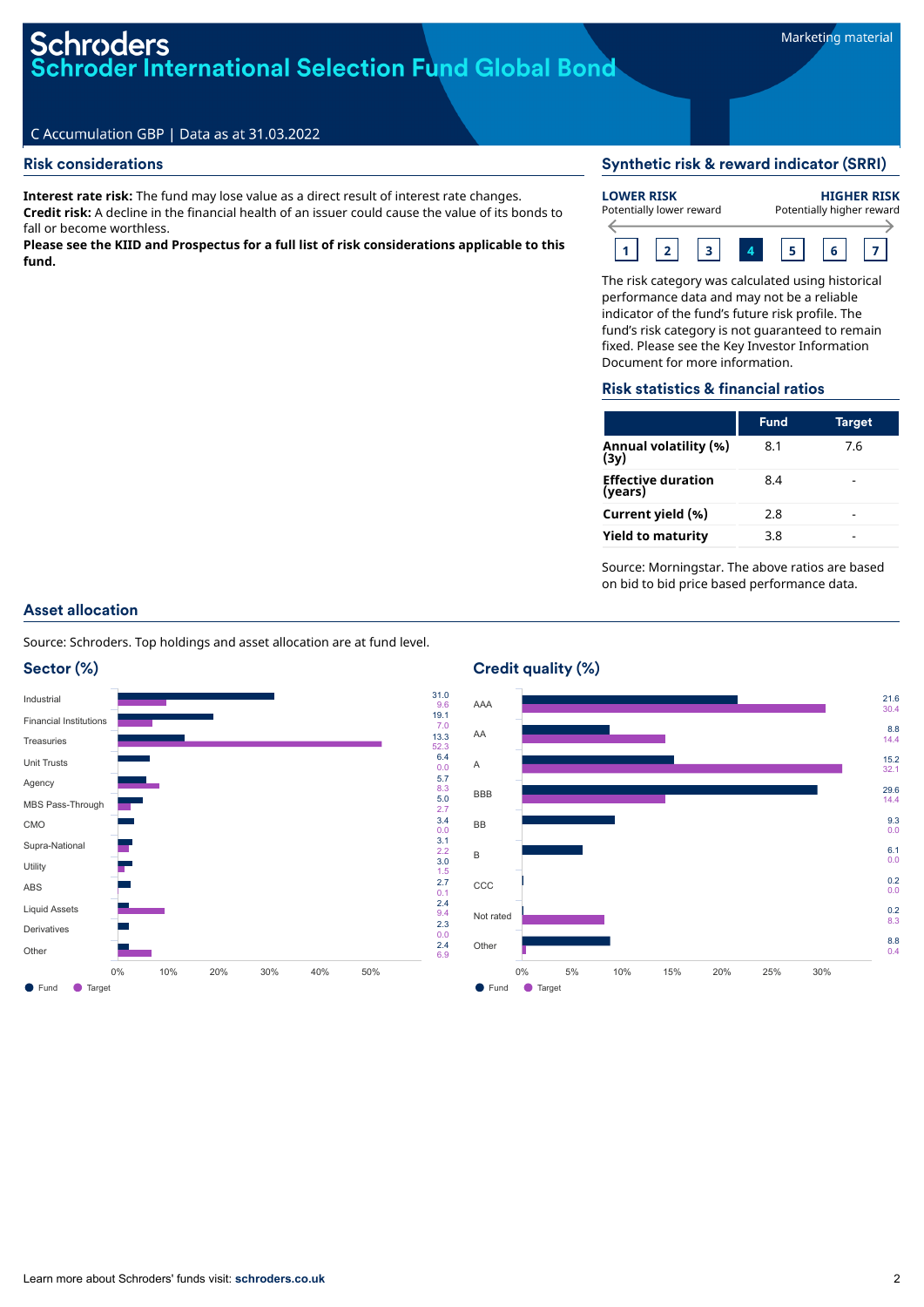# Schroders<br>Schroder International Selection Fund Global Bond

43.5 38.6 27.5 22.4 12.1 25.1

C Accumulation GBP | Data as at 31.03.2022

## Geographical Breakdown (%)



## Top 10 holdings (%)

| <b>Holding name</b>                                                 | %   |
|---------------------------------------------------------------------|-----|
| SCHRODER CHINA FIXED INCOME FUND RMB I ACC(CFMI)                    | 6.4 |
| JAPAN (30 YEAR ISSUE) 0.8000 20/09/2047 SERIES 56                   | 2.3 |
| US TREASURY N/B 2.0000 15/02/2023                                   | 1.8 |
| TREASURY NOTE 1.8750 28/02/2027 SERIES GOVT                         | 1.2 |
| GERMANY (FEDERAL REPUBLIC OF) 0.0000 15/11/2028<br>SERIES GOVT      | 1.2 |
| INTERNATIONAL DEVELOPMENT ASSOCIAT 0.7500<br>21/09/2028 SERIES CORP | 0.9 |
| FRANCE (REPUBLIC OF) 0.7500 25/05/2052 SERIES GOVT                  | 0.8 |
| CANADA (GOVERNMENT OF) 2.2500 01/12/2029 SERIES<br>GOVT             | 0.8 |
| TREASURY 1.7500 22/01/2049 SERIES                                   | 0.8 |
| JAPAN FIN ORG MUNICIPAL 1.3750 10/02/2031 SERIES REGS               | 0.7 |

## Contact information

Schroder Investment Management (Europe) S.A. 5, rue Höhenhof Sennigerberg Luxembourg L-1736 Tel: +352 341 342 202 Fax: +352 341 342 342

For your security, communications may be taped or monitored.

# Region (%) North America Europe Asia